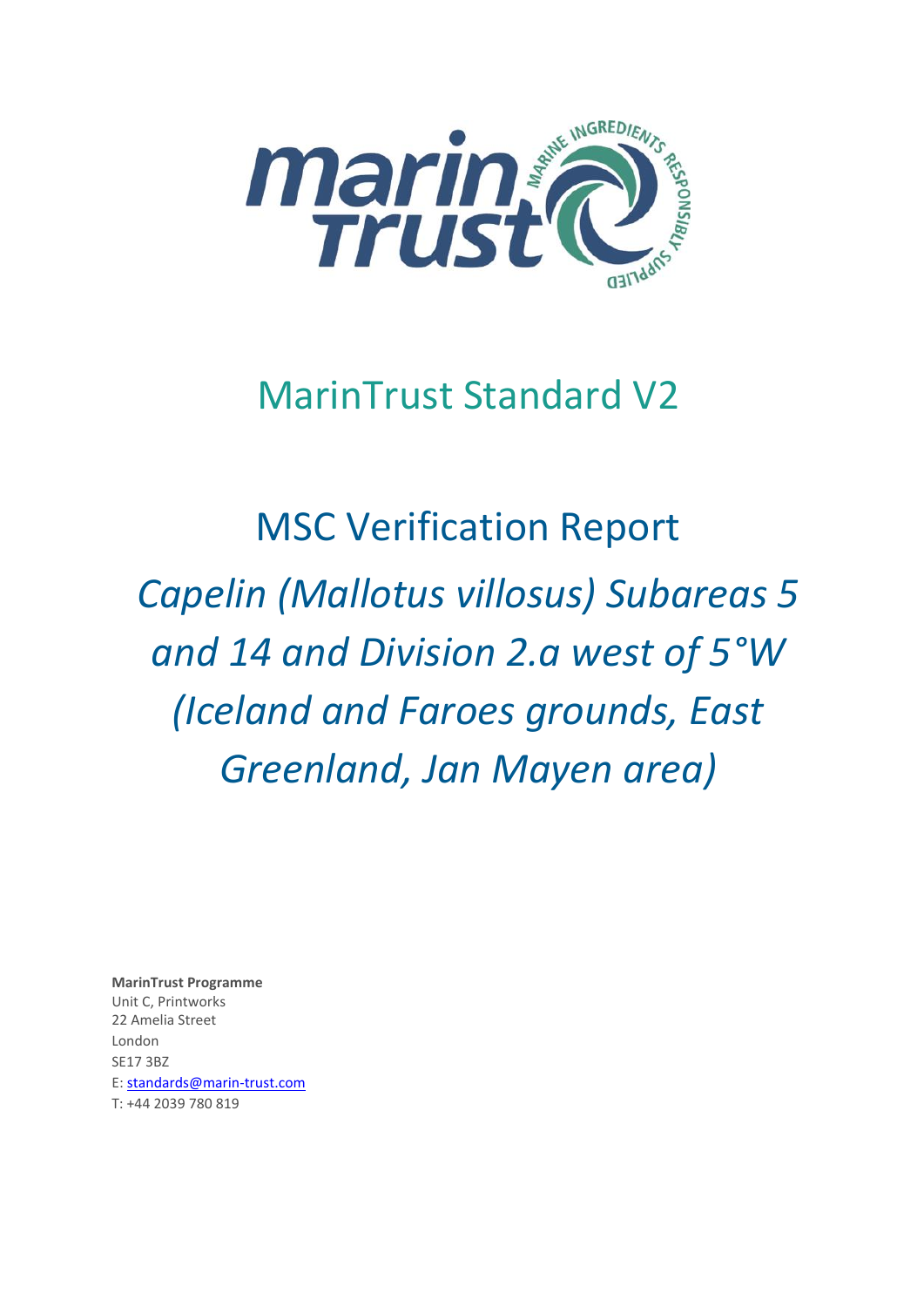

# Table 1 Application details and summary of the assessment outcome

|                                 | Species:              | Capelin (Mallotus villosus)                 |  |
|---------------------------------|-----------------------|---------------------------------------------|--|
|                                 |                       | Iceland and Faroes grounds, East Greenland, |  |
|                                 | Geographical area:    | Jan Mayen area; FAO Area 27 Atlantic        |  |
|                                 |                       | Northeast                                   |  |
| <b>Fishery For Verification</b> |                       | Subareas 5 and 14 and Division 2.a west of  |  |
|                                 | Stock:                | 5°W (Iceland and Faroes grounds, East       |  |
|                                 |                       | Greenland, Jan Mayen area)                  |  |
|                                 | Gear:                 | Purse seine                                 |  |
|                                 |                       |                                             |  |
| <b>MSC Certification</b>        |                       |                                             |  |
| <b>Report Reference</b>         | ISF Iceland capelin   |                                             |  |
| <b>Date</b>                     | <b>March 2022</b>     |                                             |  |
| <b>Report Code</b>              | MSCV <sub>10</sub>    |                                             |  |
| Assessor                        | <b>Conor Donnelly</b> |                                             |  |

| Application details and summary of the assessment outcome |                                              |                                   |
|-----------------------------------------------------------|----------------------------------------------|-----------------------------------|
|                                                           | Company Name(s): Triplenine Vedde Pelagia AS |                                   |
| Country: Norway                                           |                                              |                                   |
| Email address:                                            |                                              | <b>Applicant Code:</b>            |
| <b>Certification Body Details</b>                         |                                              |                                   |
| Name of Certification Body:                               |                                              | <b>Global Trust Certification</b> |
| Assessor                                                  | <b>Conor Donnelly</b>                        |                                   |
| <b>Verification Period</b>                                | To March 2022                                |                                   |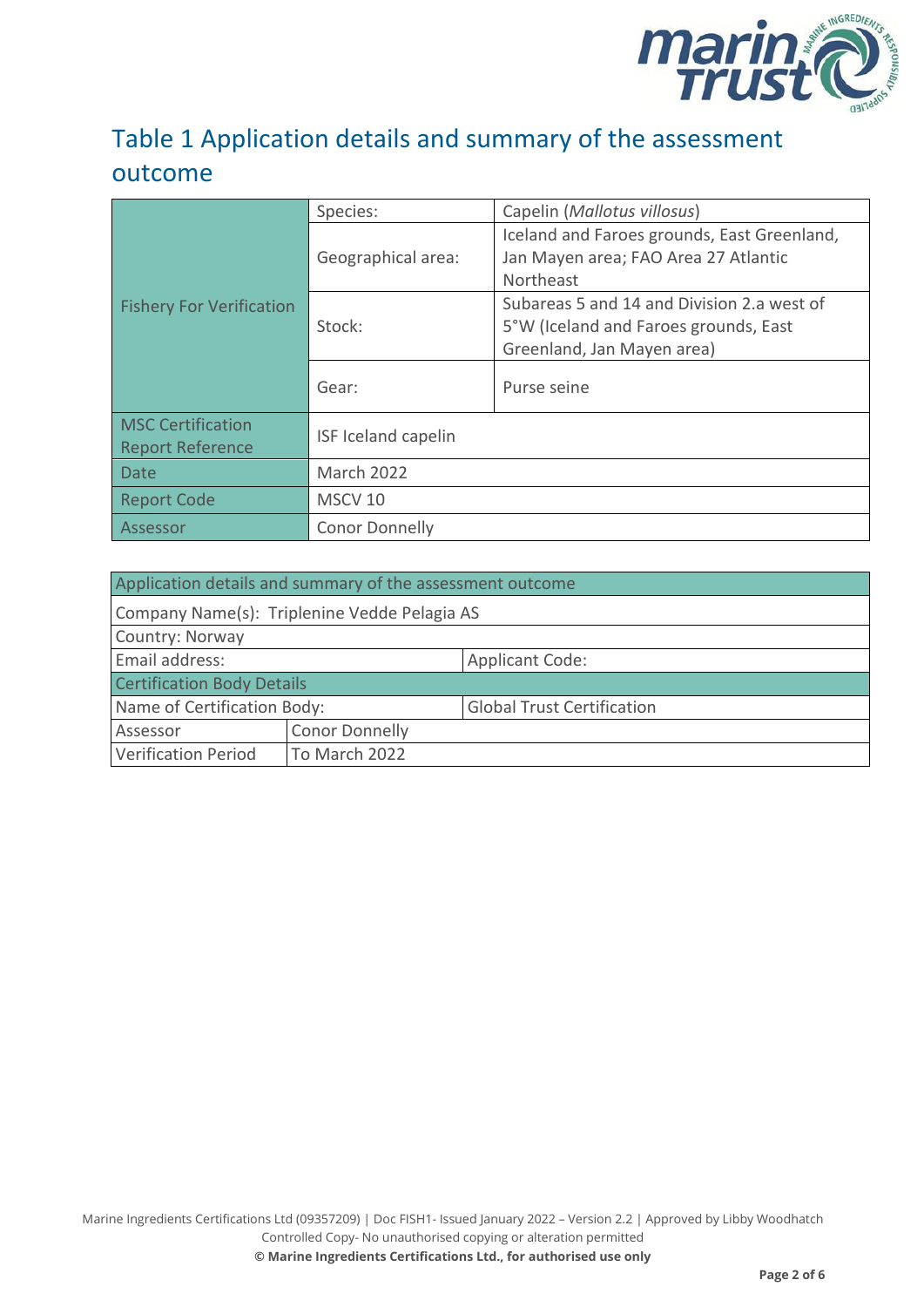# <span id="page-2-0"></span>Table 2 Summary of Results

| Verification                | <b>MSC Report</b>                                                                                                                                                             | MarinTrust applicant                                                                                                                          | <b>Results</b> |
|-----------------------------|-------------------------------------------------------------------------------------------------------------------------------------------------------------------------------|-----------------------------------------------------------------------------------------------------------------------------------------------|----------------|
| Scope (Species and<br>Area) | Capelin (Mallotus<br>villosus), the Iceland and<br>Faroes waters, East<br>Greenland and Jan Mayen<br>areas, FAO Fishing Area<br>27 Atlantic Northeast                         | Capelin (Mallotus<br>villosus), Iceland and<br>Faroes grounds, East<br>Greenland, Jan Mayen<br>area; FAO Area 27<br><b>Atlantic Northeast</b> | Scope matches  |
| <b>Stock</b>                | Subareas 5 and 14 and<br>Division 2.a west of 5°W<br>(Iceland and Faroes<br>grounds, East Greenland,<br>Jan Mayen area)                                                       | Subareas 5 and 14 and<br>Division 2.a west of 5°W<br>(Iceland and Faroes<br>grounds, East Greenland,<br>Jan Mayen area)                       | Scope matches  |
| Vessel list                 | Icelandic vessels and<br>certificate sharing with<br><b>Greenland and Norway:</b><br>Norges Fiskarlag<br>(Norwegian Fishermen's<br>Association) vessels using<br>purse seine. | Norwegian purse seine<br>fleet                                                                                                                | Scope matches  |

Determinat

The applicant is sourcing from an MSC fishery and the scope of the clients application with regard this species/stock and the MSC UoA matches. Accordingly, the stock is automatically **APPROVED** in line with section 1.2 of the MarinTrust Standard v2.0.

Notes for On-site Auditor

NA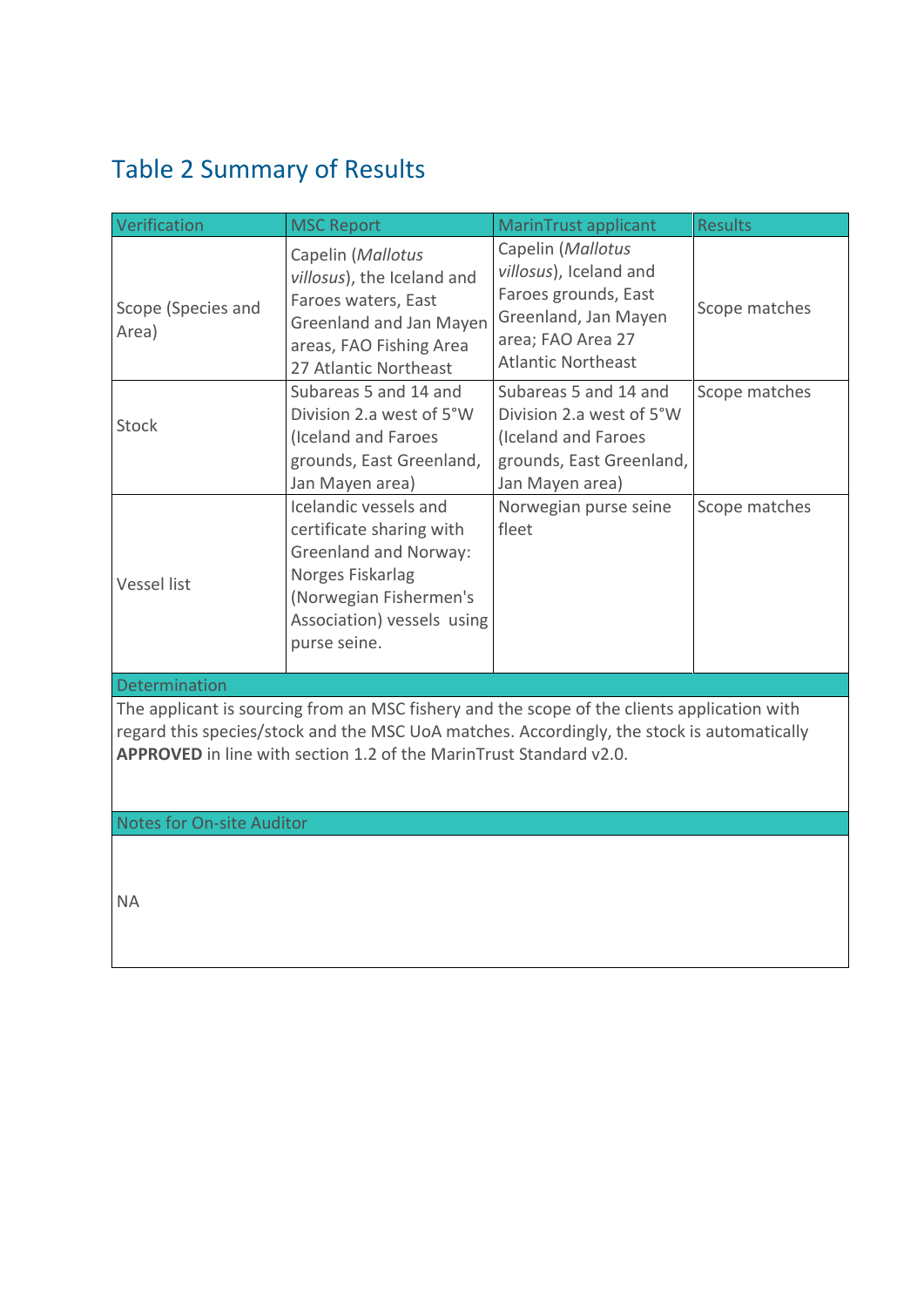

### Assessor Guidance

#### **HOW TO COMPLETE THIS VERIFICATION REPORT**

The process for completing the template for MSC Verification is as follows:

- 1. Compare the scopes of the MSC certification and the MarinTrust applicant fishery. Use **T[ABLE](#page-3-0) 3**. definitions to complete Results section.
- 2. Reach a final approval recommendation. After completing Scope **T[ABLE](#page-3-0) 3** the assessment team will be able to provide a final decision on approval. Results shown in **T[ABLE](#page-2-0) 2**.

| Definitio<br>n                  | <b>MSC Unit</b><br>of<br>Certificati<br>on<br><b>Definition</b><br>(V1.3) | MSC Unit of Certification Definition (MSC Fisheries<br><b>Certification Requirements v 2.0)</b>                                                                               | <b>MARINTRUST</b><br><b>Unit of Approval</b><br>definition                                                                                                                                                 | Scope<br>comparis<br>on |
|---------------------------------|---------------------------------------------------------------------------|-------------------------------------------------------------------------------------------------------------------------------------------------------------------------------|------------------------------------------------------------------------------------------------------------------------------------------------------------------------------------------------------------|-------------------------|
| <b>Target</b><br><b>Species</b> | The<br>target<br>species                                                  | The target species                                                                                                                                                            | Intended species<br>which is sought<br>after and the<br>focus of fishing<br>effort                                                                                                                         |                         |
| <b>Results</b>                  | <b>NA</b>                                                                 | <b>Capelin (Mallotus villosus)</b>                                                                                                                                            | <b>Capelin (Mallotus</b><br>villosus)                                                                                                                                                                      | Scope<br>matches        |
| <b>Stock</b><br>Definitio<br>n  | The<br>target<br>stock (s)                                                | A description of the biological unit stock exploited<br>by the fishery, as commonly used in management<br>and assessment reports (e.g. North Sea spring<br>spawning herring). | Subpopulation of<br>species which is<br>self-sustaining<br>within a distinct<br>area, as<br>commonly used<br>in management<br>and assessment<br>reports (e.g.<br>North Sea spring<br>spawning<br>herring). |                         |

#### <span id="page-3-0"></span>Table 3 Scope definitions according to standards

Marine Ingredients Certifications Ltd (09357209) | Doc FISH1- Issued January 2022 – Version 2.2 | Approved by Libby Woodhatch Controlled Copy- No unauthorised copying or alteration permitted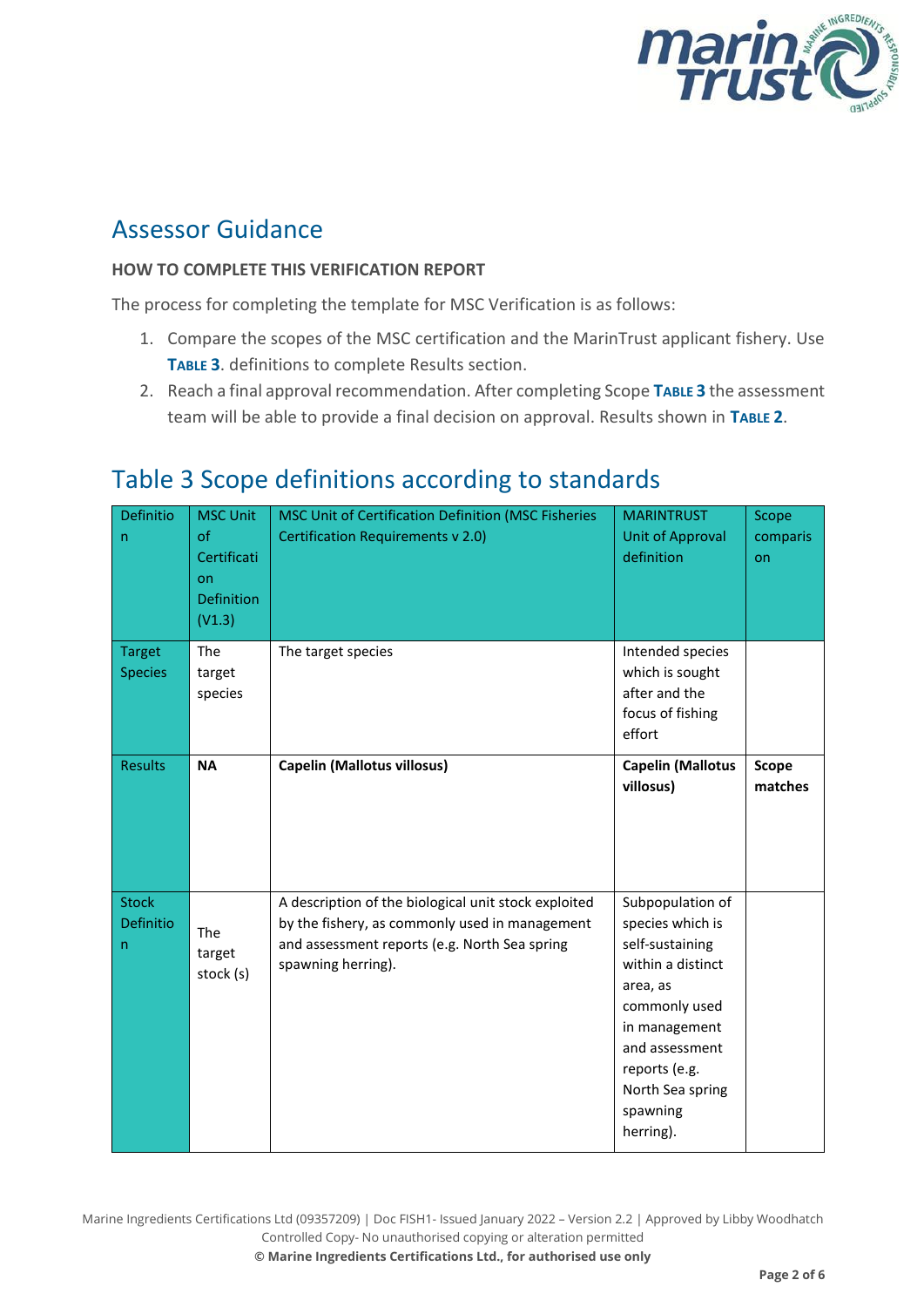

| <b>Results</b>                  | <b>NA</b>                                                    | Subareas 5 and 14 and Division 2.a west of 5°W<br>(Iceland and Faroes grounds, East Greenland, Jan<br>Mayen area)                                                                                                                                                                                                                                               | Subareas 5 and<br><b>14 and Division</b><br>2.a west of 5°W<br>(Iceland and<br>Faroes grounds,<br>East Greenland,<br>Jan Mayen area)                    | <b>Scope</b><br>matches |
|---------------------------------|--------------------------------------------------------------|-----------------------------------------------------------------------------------------------------------------------------------------------------------------------------------------------------------------------------------------------------------------------------------------------------------------------------------------------------------------|---------------------------------------------------------------------------------------------------------------------------------------------------------|-------------------------|
| Geograp<br>hic Area             |                                                              | A description of the geographic area within which<br>the fishery is undertaken. This may be only a part<br>or the entire stock unit included under stock name.<br>FAO and ICES definitions used.                                                                                                                                                                | Area of the sea<br>designated by the<br>FAO and ICES                                                                                                    |                         |
| <b>Results</b>                  |                                                              | Iceland and Faroes grounds, East Greenland, Jan<br>Mayen area; FAO Area 27 Atlantic Northeast                                                                                                                                                                                                                                                                   | <b>Iceland and</b><br>Faroes grounds,<br><b>East Greenland,</b><br>Jan Mayen area                                                                       | <b>Scope</b><br>matches |
| <b>Harvest</b><br>Method        | The<br>fishing<br>method<br>or gear                          | FAO defined gear terminology and/or legally<br>defined/recognised in that jurisdiction used to<br>describe fishing gears.                                                                                                                                                                                                                                       | Fishing<br>equipment as<br>defined by the<br>FAO or that<br>designated by the<br>legal authorities                                                      |                         |
| <b>Results</b>                  |                                                              | <b>Purse seine</b><br><b>Pelagic trawl</b>                                                                                                                                                                                                                                                                                                                      | <b>Purse seine</b>                                                                                                                                      | <b>Scope</b><br>matches |
| Fleets,<br>individua<br>vessels | Practice<br>(including<br>vessels)<br>pursuing<br>that stock | Named vessels on a client list.<br>Named fishing organisations/entities that have<br>access to the certificate.                                                                                                                                                                                                                                                 | Named vessels on<br>a client list.<br>Named fishing<br>organisations/ent<br>ities that have<br>access to the<br>certificate,<br>through the<br>factory. |                         |
| <b>Results</b>                  |                                                              | Icelandic vessels. Certificate sharing with<br><b>Greenland and Norwegian vessels. Norwegian</b><br>agreement covers all registered Norwegian fishing<br>vessels with valid fishing licences issued by the<br>Directorate of Fisheries, to fish Capelin using purse<br>seine, and named on the list as provided by<br>Norges Fiskarlag.<br><b>Available at:</b> | Norwegian purse<br>seine fleet                                                                                                                          | Scope<br>matches        |

Marine Ingredients Certifications Ltd (09357209) | Doc FISH1- Issued January 2022 – Version 2.2 | Approved by Libby Woodhatch Controlled Copy- No unauthorised copying or alteration permitted **© Marine Ingredients Certifications Ltd., for authorised use only**